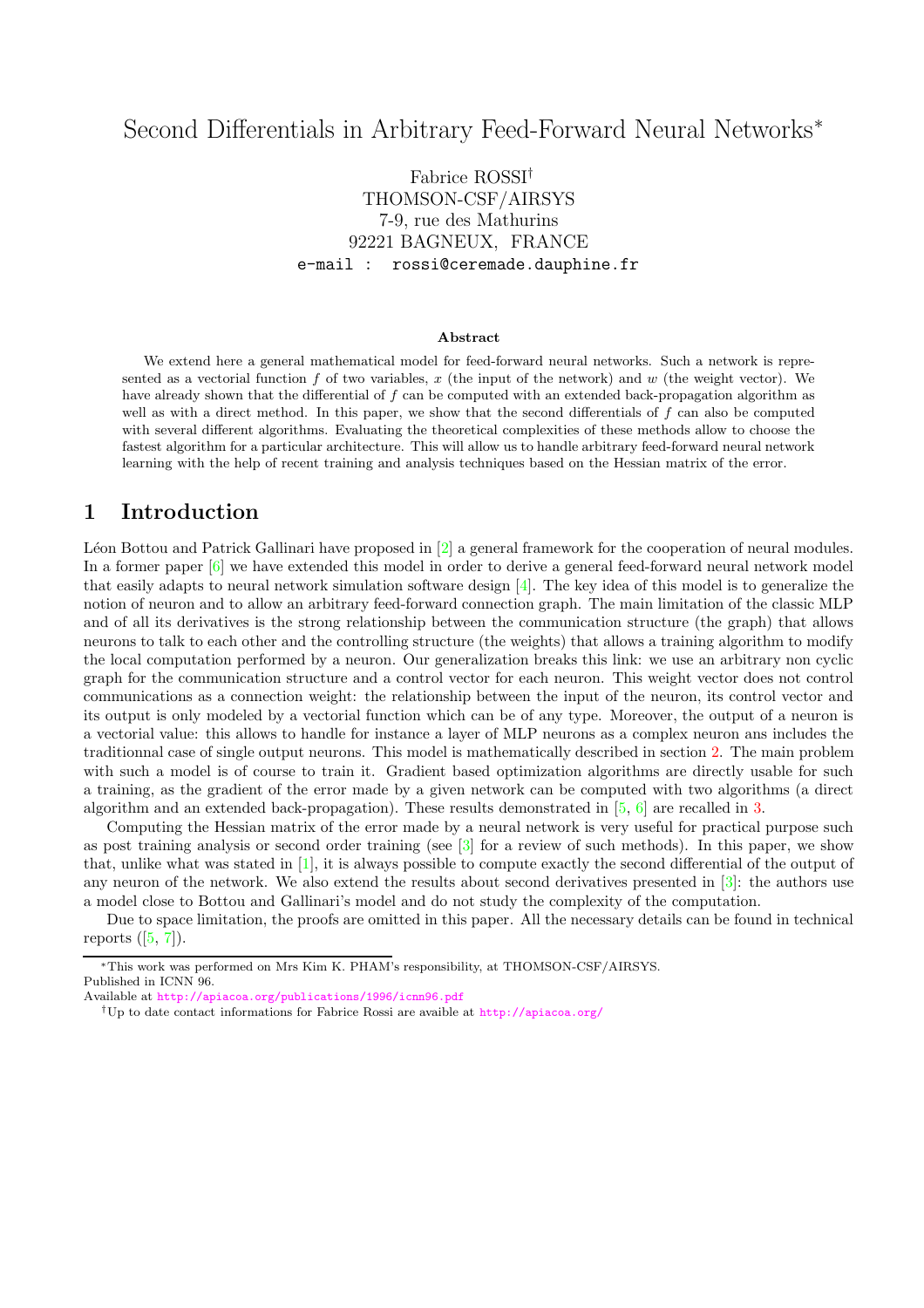# <span id="page-1-0"></span>2 The general model

### 2.1 The neuron

In our model, a neuron is a vectorial function of several variables:

**Definition 1** Let n be a positive integer and let  $I_1, \ldots, I_n$ , W and O be  $n + 2$  vectorial spaces on R of finite dimensions. A n-input neuron is a  $C^2$  function from  $I_1 \times I_2 \times \ldots \times I_n \times W$  to O.

If N is such a neuron, we write  $dN_w = \frac{\partial N}{\partial w}$  its partial differential with respect to its  $(n + 1)$ -th variable and  $dN_{i_k} = \frac{\partial N}{\partial o^k}$  its partial differential with respect to its k-th variable.  $N_i$  is the i-th coordinate of the output of the neuron.  $\frac{\partial N_i}{\partial w_j}$  is the  $(i, j)$  term of the Jacobian matrix  $\frac{\partial N}{\partial w}$  (a similar notation is available for  $\frac{\partial N}{\partial o^k}$ ).  $\frac{\partial^2 N_i}{\partial o_i^j \partial w}$  $\frac{\partial^{-N}i}{\partial o_t^j \partial w_u}$  is the differential with respect to the u-th coordinate of N  $(n + 1)$ -th variable of the differential of N<sub>i</sub> with respect to the t-th coordinate of its j-th variable  $\left(\frac{\partial^2 N_i}{\partial x_i \partial y_j} \right)$  $\frac{\partial^2 N_i}{\partial o_i^j \partial o_w^m}$  and  $\frac{\partial^2 N_i}{\partial w_i \partial w_u}$  have similar definitions).

In this definition,  $W$ ,  $I_k$  and  $O$  are respectively the weight space of the neuron, its k-th input space and its output space.

### 2.2 The neural net

The structure of our generalized neural network is based on a graph and in order to simplify the rest of the paper we introduce here some notations:  $\mathcal{G} = (\mathcal{N}, \mathcal{E})$  is a graph with exactly n nodes  $(\mathcal{N})$  is its node set and  $\mathcal{E}$  its edge set);  $N^1, \ldots, N^n$  is the sequence of the graph nodes;  $P(N^k) = P(k)$  is the set of the predecessors of  $N^k$ ;  $S(N^k) = S(k)$ is the set of the successors of  $N^k$ . We assume that node  $N^k$  has exactly  $p^k$  predecessors and  $s^k$  successors, and that we call  $P(k)_1, \ldots, P(k)_{p^k}$  the sequence of the predecessors of  $N^k$ . In general, superscripts correspond to node numbers and subscripts correspond to input or output numbers. Furthermore, we will not make any distinction between a node  ${\cal N}^k$  and its rank  $k.$ 

We also need to generalize the notion of predecessor: for an arbitrary node N, we define  $P^0(N)$  as  $\{N\}$  and recursively  $P^k(N)$  as  $\{M \in \mathcal{N} \mid \exists Q \in P^{k-1}(N) \text{ so that } (M,Q) \in \mathcal{E}\}\.$  We have therefore  $P^1(N) = P(N)$ . We call also  $P^+(N)$  the set  $\bigcup_{k=1}^{\infty} P^k(N)$  and  $P^*(N) = P^0(N) \cup P^+(N)$ . Similar sets can be defined in order to generalize the notion of successor.

We can now define a neural network:

**Definition 2** A feed-forward neural network is a non cyclic graph  $\mathcal{G} = (\mathcal{N}, \mathcal{E})$  which fulfills the following conditions:

- 1. The elements of N are neurons. The output space of  $N^k$  is  $O^k$  and its weight space is  $W^k$ .
- 2. If  $p^k > 0$  then neuron  $N^k$  is a  $p^k$ -input neuron. The input spaces of  $N^k$  are  $I_1^k, \ldots, I_{p^k}^k$ .
- 3. If  $p^k = 0$  then neuron  $N^k$  is a 1-input neuron with input space  $I^k$ .
- 4. If  $p^k > 0$  then for each input i of the neuron  $N^k$  the following condition holds:  $\dim I_i^k = \dim O^{P(k)_i}$ .

Let us now introduce some additional definitions related to the neural network.

 $In = \{N \in \mathcal{N} \mid P(N) = \emptyset\} = \{In_1, \ldots, In_{in}\}$  is the subset of N which elements have no predecessor. An element of  $In$  is an input node. As we make no distinction between a node and its rank, we can call for instance  $O^{I_{n_k}}$  the output space of the node  $N^j = In_k$ , which is in fact  $O^j$ .

 $Out = \{N \in \mathcal{N} \mid S(N) = \emptyset\} = \{Out_1, \ldots, Out_{out}\}$  is the subset of N which elements have no successor. An element of Out is an output node.

The neural network has for *input space*  $I = \prod_{k=1}^{in} I^{In_k}$ , for *output space*  $O = \prod_{k=1}^{out} O^{Out_k}$  and for *weight space*  $W = \prod_{k=1}^n W^k$ .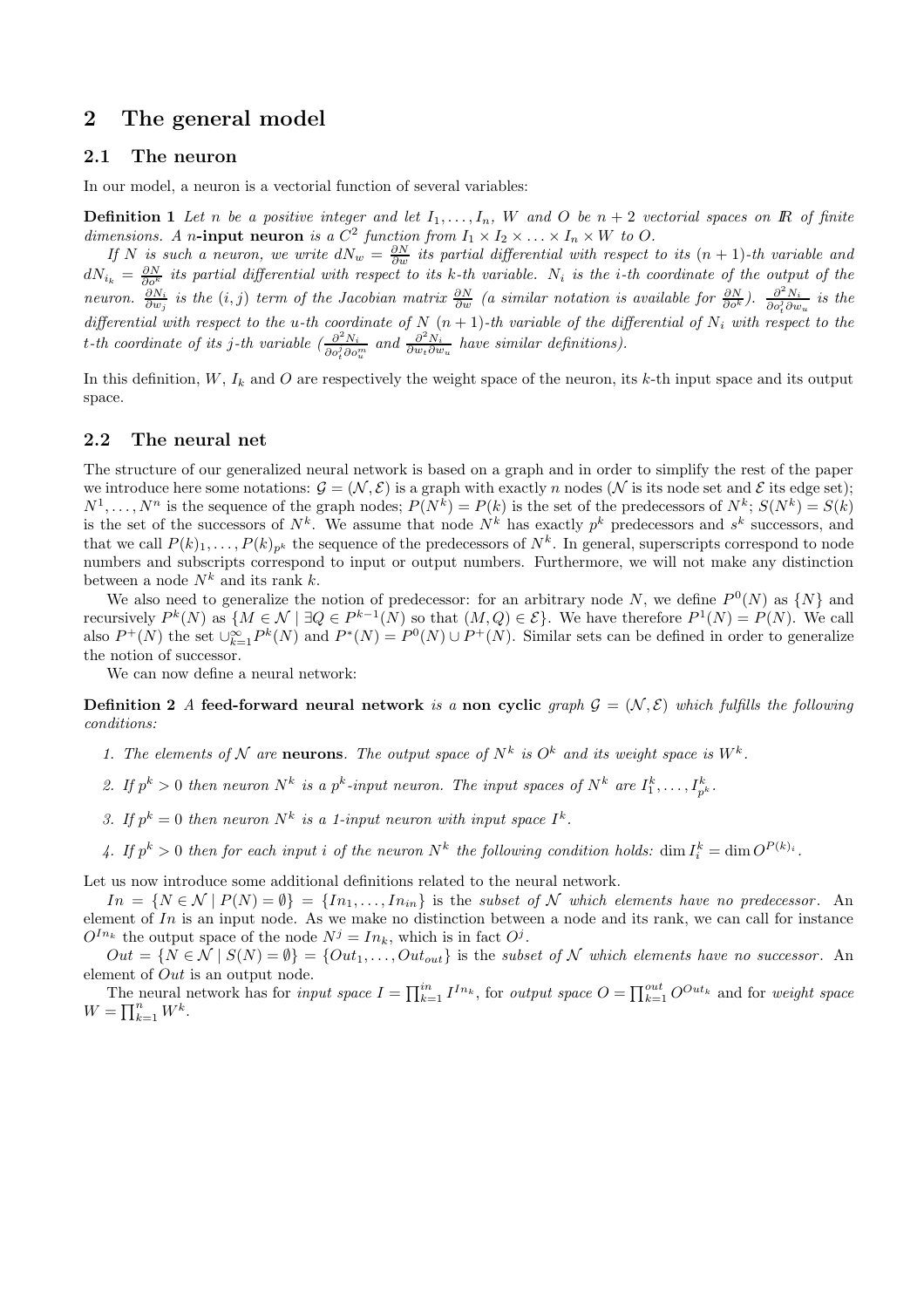### 2.3 Computing the output

We define the output of the network like this:

**Definition 3** Let G be a feed-forward neural network. Let  $x = (x_1, \ldots, x_{in}) \in I$  be an input vector and let  $w = (w^1, \ldots, w^n) \in W$  be a weight vector. For each  $l, 1 \leq l \leq n, o^l(x, w)$ , the output of the neuron  $N^l$ , and  $E^l(x, w)$ , the generalized input of  $N^l$ , are computed with the help of the following recursive construction:

- $o^{l}(x, w) = N^{l}(E^{l}(x, w), w^{l})$
- If  $N^l \in In$ , we have  $N^l = In_k$ . Then  $E^l(x, w) = x_k$ .
- If  $N^l \notin In : E^l(x, w) = \left( o^{P(l)_1}(x, w), \ldots, o^{P(l)_{p^l}}(x, w) \right).$

Then the output of the network is  $G(x, w) = \left( o^{Out_1}(x, w), \ldots, o^{Out_{out}}(x, w) \right)$ .

Of course this definition is correct only because the underlying graph is non cyclic.

### 2.4 Computing the differential

#### 2.4.1 Direct method

As a composed function, G is  $C^2$  (since the  $N^i$  are  $C^2$ ). The first method to compute its differential is to use the standard derivation rule of composed functions. This is the direct method. The general formula is:

<span id="page-2-0"></span>
$$
\frac{\partial o^l}{\partial w^j}(x, w) = \sum_{k=1}^{p^l} dN_{i_k}^l \left( E^l(x, w) \right) \frac{\partial o^{P(l)_k}}{\partial w^j}(x, w) \tag{1}
$$

#### 2.4.2 Back-propagation

The key idea of the back-propagation algorithm is to consider  $o^l(x, w)$ , the output of neuron  $N^l$ , as a function of  $o^j(x, w)$ , the output of another neuron N<sup>j</sup>. We define in fact  $o^{l \to j}(x, w, f^j)$  which is the output of node N<sup>l</sup> when  $o^j$  is "free" from the network constraints and can take arbitrary values (represented by  $f^j$ ). We have of course  $o^{l\rightarrow j}(x, w, o^j(x, w)) = o^l(x, w)$  and the following equation:

$$
\frac{\partial o^l}{\partial w^j}(x, w) = \frac{\partial o^{l \to j}}{\partial o^j}(x, w, o^j(x, w)) dN_w^j(E^j(x, w))
$$
\n(2)

<span id="page-2-1"></span>The back-propagation algorithm provides us with a recursive method to compute  $\frac{\partial o^{i\rightarrow j}}{\partial q^j}$  $\frac{\partial^{\sigma}}{\partial \rho^j}$  (This differential can also be computed with a direct method using an equation close to equation [1\)](#page-2-0). We first need an additional definition:

**Definition 4** Let G be a graph and let  $N^k$  and  $N^l$  be two nodes of G.  $r(k, l)$  is the rank of  $N^k$  in the predecessor set of  $N^l$ , i.e.,  $N^k$  is the  $r(k, l)$ -th predecessor of  $N^l$ .

<span id="page-2-2"></span>Then, we have the following general formula:

$$
\frac{\partial o^{l \to j}}{\partial o^j}(x, w, o^j(x, w)) = \sum_{N^k \in S(j)} \frac{\partial o^{l \to k}}{\partial o^k}(x, w, o^k(x, w)) dN^k_{i_{r(j,k)}}(I^k(x, w)) \tag{3}
$$

In order to simplify the rest of the paper, we will use the following slightly incorrect notation:  $\frac{\partial o^l}{\partial \alpha^l}$  $\frac{\partial o^{\epsilon}}{\partial o^j}(x,w) =$  $\partial o^{l\rightarrow j}$  $\frac{\partial^{i\rightarrow j}}{\partial o^j}(x, w, o^j(x, w))$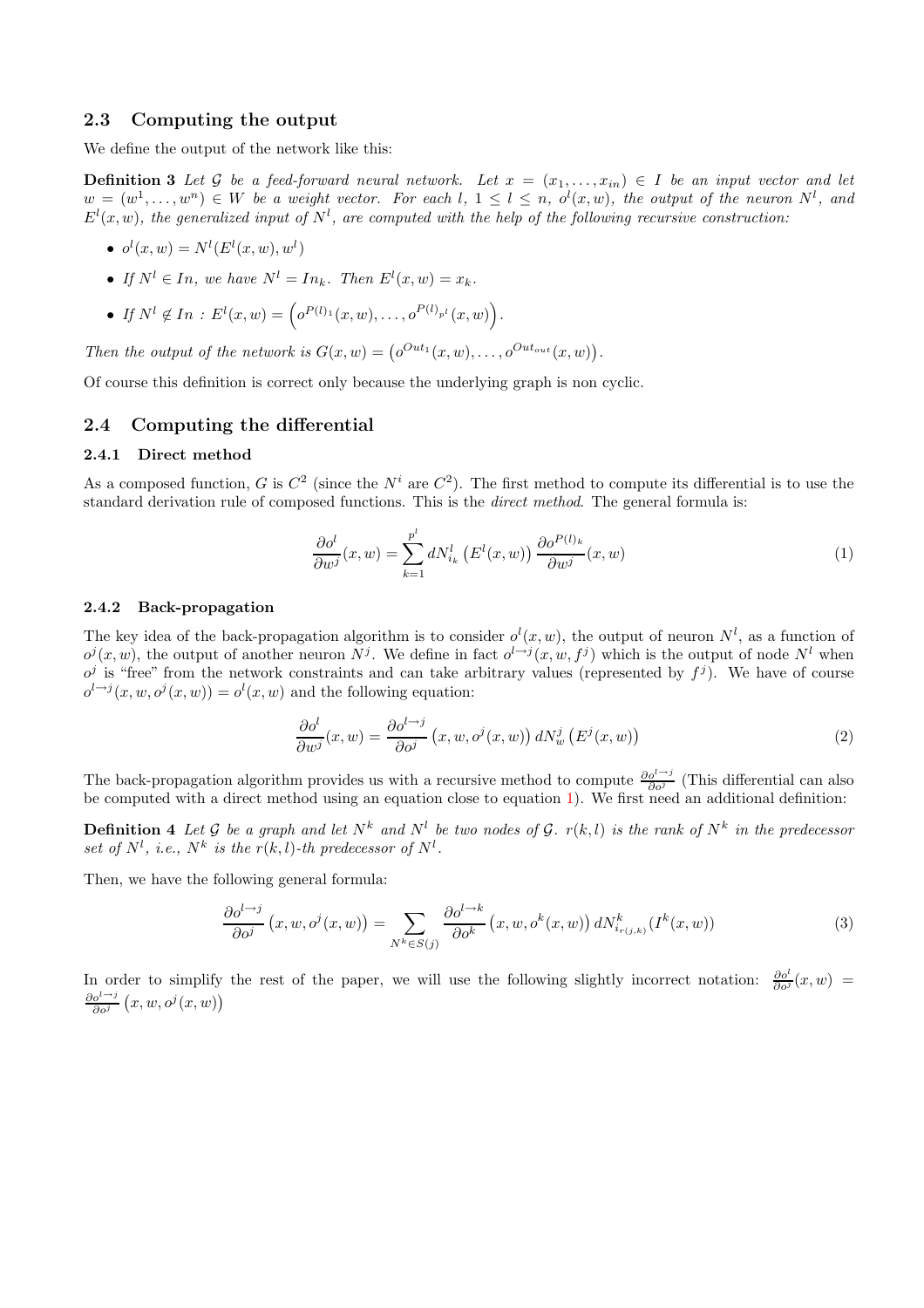#### 2.4.3 Error function

Computing the first differential of the error made by  $G$  with respect to some given pattern can also be done with the direct method or with the back-propagation. We assume that  $\mathcal{E}$ , the error function, is a function from  $O^{Out_1} \times \ldots \times O^{Out_{out}}$  (the output space of the network) to R.  $\frac{\partial \mathcal{E}}{\partial o^k}$  is the partial differential of  $\mathcal{E}$  with respect to the output of  $O^{Out_k}$ . Moreover,  $\mathcal{E}^{\rightarrow l}$  is the error of the network as a function of the output of node  $N^l$ . • the direct method gives:

$$
\frac{\partial \mathcal{E}}{\partial w^j}(x, w) = \sum_{k=1}^{\text{out}} \frac{\partial \mathcal{E}}{\partial o^k}(x, w) \frac{\partial o^{Out_k}}{\partial w^j}(x, w) \tag{4}
$$

• the back-propagation method gives:

$$
\frac{\partial \mathcal{E}^{\rightarrow j}}{\partial o^j}(x, w, o^j(x, w)) = \sum_{N^k \in S(j)} \frac{\partial \mathcal{E}^{\rightarrow k}}{\partial o^k}(x, w, o^k(x, w)) \frac{\partial N^k}{\partial o^{r(j,k)}}(I^k(x, w)) \tag{5}
$$

An equation similar to equation [2](#page-2-1) allows to compute  $\frac{\partial \mathcal{E}}{\partial w^l}$  with the help of  $\frac{\partial \mathcal{E}}{\partial o^l}$ .

# <span id="page-3-0"></span>3 The second differentials

Computing the Hessian matrix of the error made by a neural network is a quite difficult task because the simplest approach (i.e., applying the chain rule) gives time consuming methods and we must therefore study extended differentiation methods which give better results but are more difficult to study. In this section, we summarize our general results.

### 3.1 The direct method

This method is a simple application of the chain rule and gives for the general case (i.e., when  $m \neq l$  and  $j \neq l$ ):

$$
\frac{\partial^2 o_i^l}{\partial w_i^j \partial w_u^m} = \sum_{k=1}^{p^l} \sum_{q=1}^{n^{P(l)_k}} \left( \frac{\partial o_q^{P(l)_k}}{\partial w_i^j} (x, w) \sum_{r=1}^{p^l} \frac{\partial^2 N_i^l}{\partial o_q^k \partial o^r} \frac{\partial o^{P(l)_r}}{\partial w_u^m} + \frac{\partial N_i^l}{\partial o_q^k} \frac{\partial^2 o_q^{P(l)_k}}{\partial w_i^j \partial w_u^m} \right) \tag{6}
$$

If  $i = l$  and  $m \neq l$ , we have:

$$
\frac{\partial^2 o_i^l}{\partial w_t^l \partial w_u^m} = \sum_{r=1}^{p^l} \frac{\partial^2 N_i^l}{\partial w_t^l \partial v^r} \frac{\partial o^{P(l)_r}}{\partial w_u^m} \tag{7}
$$

When  $j = l = m$ ,  $\frac{\partial^2 o_i^l}{\partial w_i^l \partial w_u^l}$  is simply a local Hessian matrix.

Similar formulae are fulfilled for  $\frac{\partial^2 \mathcal{E}}{\partial x \partial y}$  $\frac{\partial^2 \mathcal{E}}{\partial w_i^j \partial w_i^m}$ . The key point for these formulae is that in order to compute the Hessian of  $o_i^l$ , we need the Hessian of  $o_s^k$  for all  $k \in P(l)$  (and for all s). Recursively this implies that in order to compute the Hessian matrix of the error, we need the Hessian matrix for the output functions of every node of the network.

#### 3.2 The mixed method

<span id="page-3-1"></span>Another method for computing the second differentials is to differentiate the back-propagation formulae (i.e., equations [2](#page-2-1) and [3\)](#page-2-2). We obtain the following results (similar formulae are fulfilled for  $\mathcal{E}$ ): • For the local equation:

$$
\text{when } m \neq j, \quad \frac{\partial^2 o_i^l}{\partial w_t^j \partial w_u^m} = \sum_{q=1}^{n^j} \left( \frac{\partial o_i^l}{\partial o_q^j} \sum_{r=1}^{p^j} \frac{\partial^2 N_q^j}{\partial w_t^j \partial o^r} \frac{\partial o^{P(j)_r}}{\partial w_u^m} + \frac{\partial^2 o_i^l}{\partial o_q^j \partial w_u^m} \frac{\partial N_q^j}{\partial w_t^j} \right) \tag{8}
$$

when 
$$
m = j
$$
, 
$$
\frac{\partial^2 o_i^l}{\partial w_t^j \partial w_u^j} = \sum_{q=1}^{n^j} \left( \frac{\partial^2 o_i^l}{\partial o_t^j \partial w_u^j} \frac{\partial N_q^j}{\partial w_t^j} + \frac{\partial o_i^l}{\partial o_q^j} \frac{\partial^2 N_q^j}{\partial w_t^j \partial w_u^j} \right)
$$
(9)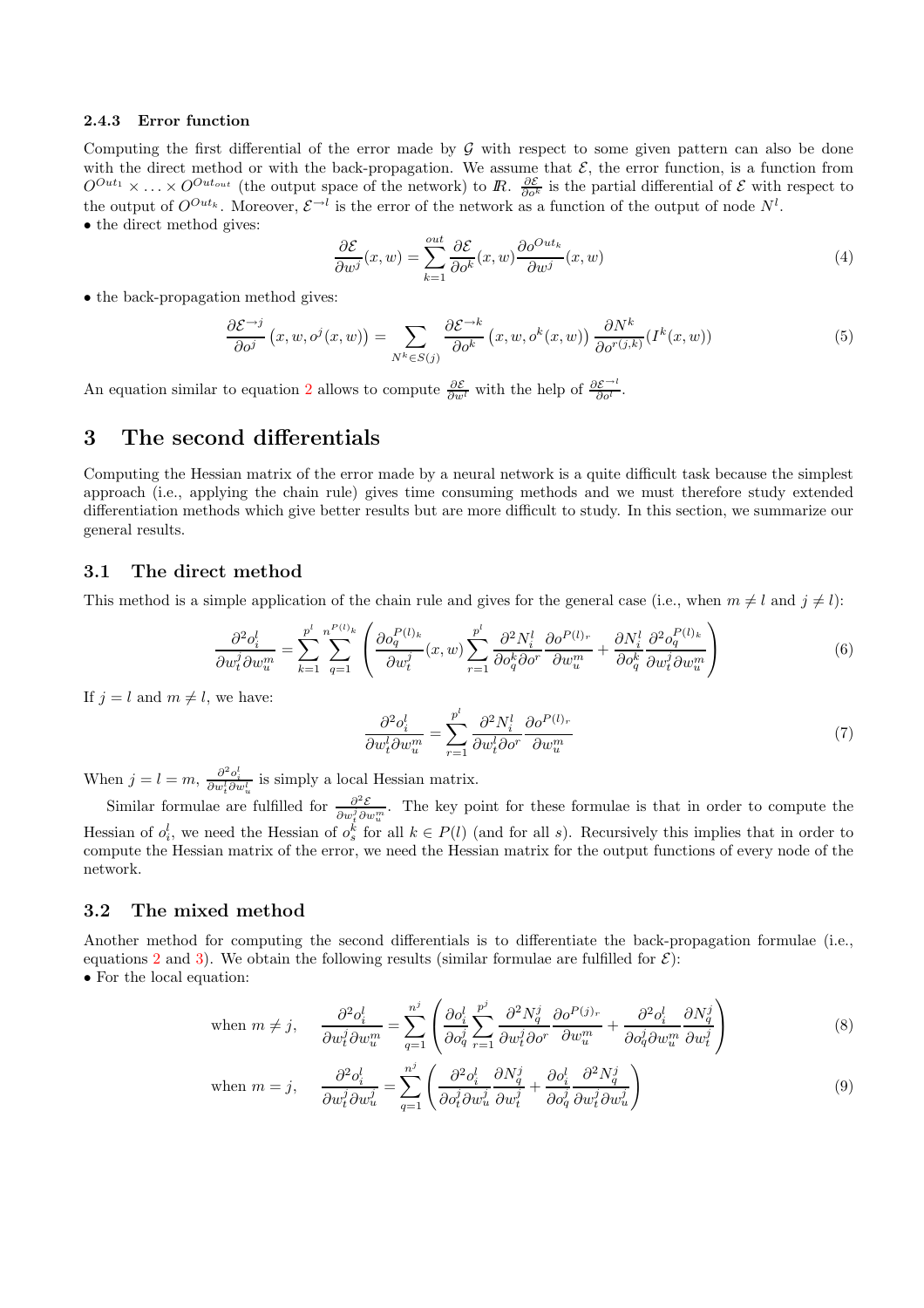• When  $N^m \notin S(j)$ , we have a recursive equation, when  $j \neq l$ :

$$
\frac{\partial^2 o_i^l}{\partial o_i^j \partial w_u^m} = \sum_{N^k \in S(j)} \sum_{q=1}^{n^k} \left( \frac{\partial o_i^l}{\partial o_q^k} \sum_{r=1}^{p^k} \frac{\partial^2 N_q^k}{\partial o_t^{r(j,k)} \partial o^r} \frac{\partial o^{P(k)_r}}{\partial w_u^m} + \frac{\partial^2 o_i^l}{\partial o_q^k \partial w_u^m} \frac{\partial N_q^k}{\partial o_t^{r(j,k)}} \right),\tag{10}
$$

and when  $j = l$ :

$$
\frac{\partial^2 o_i^l}{\partial o_i^l \partial w_u^m} = 0 \tag{11}
$$

• When  $N^m \in S(j)$ , the recursive equation is:

$$
\frac{\partial^2 o_i^l}{\partial o_t^j \partial w_u^m} = \sum_{N^k \in S(j), k \neq m} \sum_{q=1}^{n^k} \left( \frac{\partial o_i^l}{\partial o_q^k} \sum_{r=1}^{p^k} \frac{\partial^2 N_q^k}{\partial o_t^{r(j,k)} \partial o^r} \frac{\partial o^{P(k)_r}}{\partial w_u^m} + \frac{\partial^2 o_i^l}{\partial o_q^k \partial w_u^m} \frac{\partial N_q^k}{\partial o_t^{r(j,k)}} \right) + \sum_{q=1}^{n^m} \left( \frac{\partial^2 o_i^l}{\partial o_q^m \partial w_u^m} \frac{\partial N_q^k}{\partial o_t^{r(j,m)}} + \frac{\partial o^l}{\partial o_q^m} \frac{\partial^2 N_q^m}{\partial o_t^{r(j,m)} \partial w_u^m} \right) \tag{12}
$$

This method is very similar to the back-propagation method: in order to compute  $\frac{\partial^2 o_i^l}{\partial w_i^j \partial w_i^m}$ , we need  $\frac{\partial^2 o_i^l}{\partial o_s^j \partial w_u^j}$  (for all s) and in order to obtain  $\frac{\partial^2 o_i^l}{\partial o_s^j \partial w_u^j}$ , the recursive method needs  $\frac{\partial^2 o_i^l}{\partial o_q^k \partial w_u^m}$ , for each  $N^k \in S(j)$  and therefore recursively for each  $N^k \in S^+(j)$ . The efficiency of the method comes from the fact that  $\frac{\partial^2 o_i^l}{\partial o_q^k \partial w_u^m}$  can also be used to compute  $\frac{\partial^2 o_i^l}{\partial w_q^k \partial w_u^m}$  which is needed in order to obtain the complete Hessian matrix.

The main problem of this method is that it is not symmetric: when a differentiation order is chosen for  $(N^{j}, N^{m})$ , we must keep it for all  $(N^k, N^m)$ , where  $N^k \in S^+(N^j)$ . See [\[7\]](#page-6-6) for a complete discussion on the drawbacks of this method.

### 3.3 The back-propagation method

The key idea of the back-propagation method is to compute  $\frac{\partial^2 o_i^l}{\partial o_i^j \partial w_u^j}$  with a method close to the first order backpropagation. We define first a "free" first order differential  $\left(\frac{\partial o^1}{\partial \phi^2}\right)$  $\frac{\partial o^l}{\partial o^j} \bigg)^{\sim m}$ , a function from  $I \times W \times O^m$  to  $L(O^j, O^l)$  (the matricial space of linear functions from  $O<sup>j</sup>$  to  $O<sup>l</sup>$ ):

- if  $N^j = N^l$ :  $\left(\frac{\partial o^l}{\partial \rho^j}\right)$  $\frac{\partial o^l}{\partial o^j}$ <sup>→*m*</sup>  $(x, w, f^m) = Id_{O^j}.$
- if  $N^j \notin P^*(l)$ :  $\left(\frac{\partial o^l}{\partial o^j}\right)$  $\left(\frac{\partial o^l}{\partial o^j}\right)^{\rightarrow m}(x, w, f^m) = 0_{O^j, O^l}$
- if  $N^j \in P^+(l)$ :

$$
\left(\frac{\partial o^l}{\partial o^j}\right)^{\rightarrow m}(x, w, f^m) = \sum_{N^k \in S(j)} \left(\frac{\partial o^l}{\partial o^k}\right)^{\rightarrow m}(x, w, f^m) \frac{\partial N^k}{\partial o^{r(j,k)}} \left(o^{P(k)_1 \rightarrow m}(x, w, f^m), \dots, w^k\right)
$$
(13)

Then we have the following powerful result if  $N^m \notin S^+(j)$  [\[7\]](#page-6-6):

$$
\frac{\partial^2 o_i^l}{\partial o_i^j \partial w^m}(x, w) = \frac{\partial}{\partial o^m} \left(\frac{\partial o_i^l}{\partial o_i^j}\right)^{-m} (x, w, o^m(x, w)) \frac{\partial N^m}{\partial w} (E^m(x, w), w^m)
$$
(14)

<span id="page-4-1"></span><span id="page-4-0"></span>Therefore in order to obtain  $\frac{\partial^2 o_i^l}{\partial o_i^j \partial w^m}$ , we just need to compute  $\frac{\partial}{\partial o^m} \left( \frac{\partial o_i^l}{\partial o_i^j} \right)$  $\bigcap^m (x, w, o^m(x, w)).$ • if  $N^j \in P^+(l)$ :

$$
\frac{\partial}{\partial o_v^m} \left(\frac{\partial o_i^l}{\partial o_t^j}\right)^{\rightarrow m} = \sum_{N^k \in S(j)} \sum_{q=1}^{n^k} \left( \frac{\partial o_i^l}{\partial o_q^k} \sum_{r=1}^{p^k} \frac{\partial^2 N_q^k}{\partial o_t^{r(j,k)} \partial o_r} \frac{\partial o_r^r}{\partial o_v^m} + \frac{\partial}{\partial o_v^m} \left(\frac{\partial o_i^l}{\partial o_q^k}\right)^{\rightarrow m} \frac{\partial N_q^k}{\partial o_t^{r(j,k)}} \right) \tag{15}
$$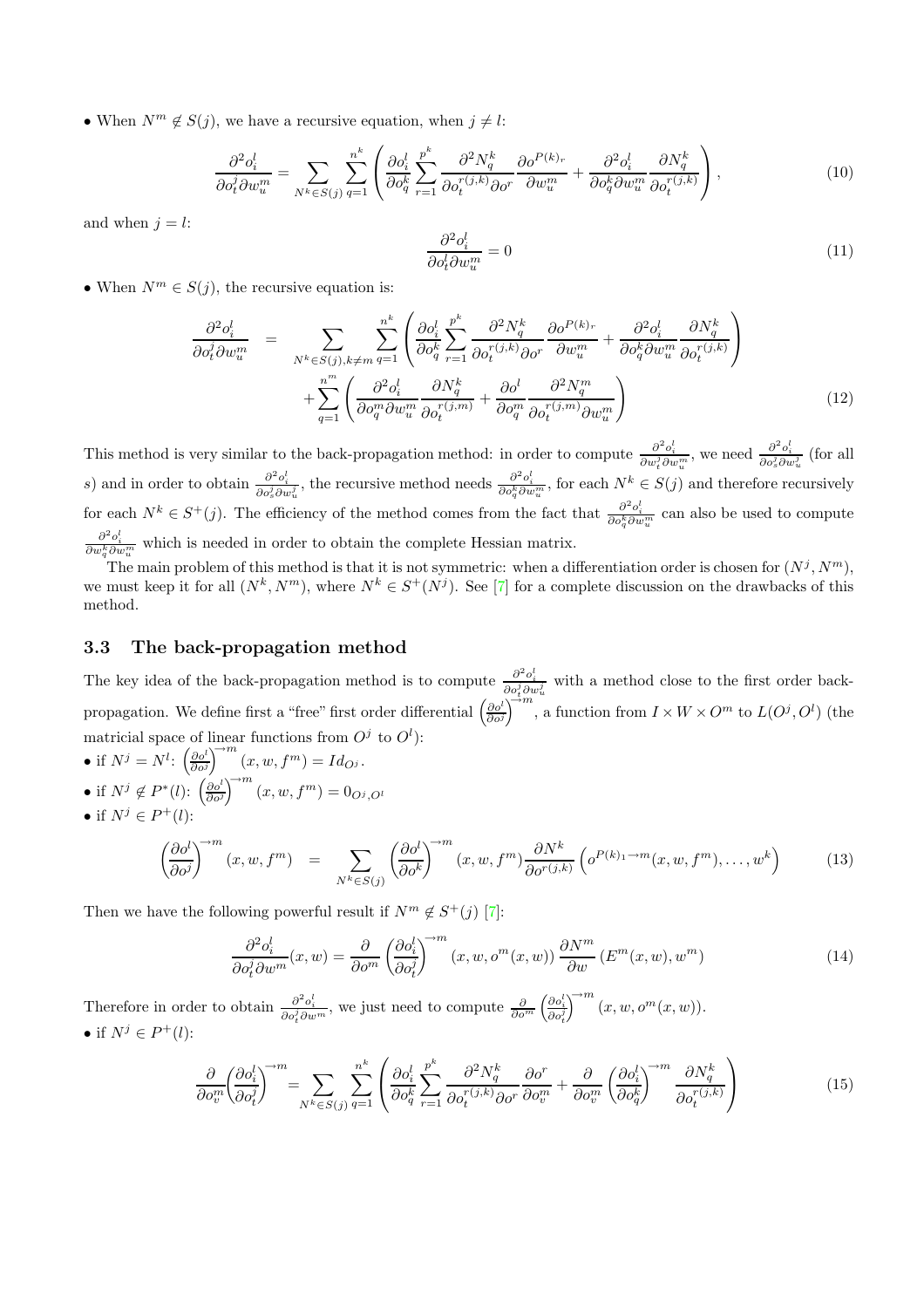• if  $N^j \notin P^+(l)$ :

<span id="page-5-0"></span>
$$
\frac{\partial}{\partial o_v^m} \left( \frac{\partial o_i^l}{\partial o_v^j} \right)^{\to m} = 0_{O^m, R} \tag{16}
$$

The main advantage of this method is its symmetry:

As explained in the previous section, when we choose to compute  $\frac{\partial^2 o_i^l}{\partial w_i^j \partial w_i^m}$ , we need  $\frac{\partial}{\partial o_i^m} \left( \frac{\partial o_i^l}{\partial o_s^k} \right)$  $\bigcap^{m}$  for all  $N^k \in$  $S^*(j)$ . For efficiency reasons, this means that we will compute  $\frac{\partial^2 o_i^l}{\partial w_s^k \partial w_u^m}$  with this differentiation order. But as the calculation formulae are not symmetric, this might be longer than using the alternate order. Both orders are available for the pair  $(N^k, N^m)$  only if  $N^m \notin S^+(N^k)$  and  $N^j \notin S^+(N^m)$ . A quite complex proof leads to the following fundamental property (demonstrated in [\[7\]](#page-6-6)):

**Property** If  $N^m \notin S^+(N^k)$  and  $N^k \notin S^+(N^m)$ :

$$
\frac{\partial}{\partial o_i^m} \left( \frac{\partial o_i^l}{\partial o_s^k} \right)^{\rightarrow m} (x, w, o^m(x, w)) = \frac{\partial}{\partial o_s^k} \left( \frac{\partial o_i^l}{\partial o_i^m} \right)^{\rightarrow k} (x, w, o^k(x, w)) \tag{17}
$$

Therefore, each time the differentiation order can be chosen, the results are equivalent and therefore, choosing the order  $w^j$  before  $w^m$  does not imply anything for the successors of  $N^j$  (see [\[7\]](#page-6-6) for details). This result is really important and does not appear if we use an inaccurate notation such as  $\frac{\partial^2 o_i^l}{\partial o_s^k \partial o_u^m}$  (used in [\[3\]](#page-6-4)). The simple meaning of this notation is in fact  $\frac{\partial^2 o_i^{l \to k,m}}{\partial o_s^k \partial o_u^m}$  where the output of  $o^l$  depends on the "free" outputs of  $o^k$  and  $o^l$ . But in general,  $\frac{\partial^2 o_i^{l \to k,m}}{\partial o_s^k \partial o_u^m} \neq \frac{\partial}{\partial o_u^m} \left( \frac{\partial o_i^l}{\partial o_s^k} \right)^{\to m}$ .

In summary, the back-propagation method applies three formulae: equation [8](#page-3-1) (or [9\)](#page-3-1) which connects  $\frac{\partial^2 o_i^l}{\partial w_i^j \partial w^m}$  to  $2-l$  $\frac{\partial^2 o_i^l}{\partial o_i^j \partial w^m}$ ; equation [14](#page-4-0) in order to obtain  $\frac{\partial^2 o_i^l}{\partial o_i^j \partial w^m}$  from  $\frac{\partial}{\partial o_v^m} \left( \frac{\partial o_i^l}{\partial o_v^j} \right)^{\rightarrow m}$  and equation 15 (or 16) in order to recu  $\int_{0}^{\infty}$  and equation [15](#page-4-1) (or [16\)](#page-5-0) in order to recursively compute  $\frac{\partial}{\partial o_v^m} \left( \frac{\partial o_i^l}{\partial o_s^k} \right)^{\rightarrow m}$  for all  $N^k \in S^*(j)$ .  $\left(\frac{\partial o_i^l}{\partial s}\right)^{\rightarrow m}$  for all  $N^k \subset S^*$ 

The case of the Hessian matrix of the error is almost the same. The main difference is for the particular cases which use other formulae (see [\[7\]](#page-6-6)).

### 3.4 Complexity

The theoretical complexity of the second differential calculation is fully studied in [\[7\]](#page-6-6). We give here a simple summary.

#### 3.4.1 The pure second order part

This part of the complexity takes only into account the calculation needed to compute the Hessian matrix assuming that every needed local first and second differentials, and every non-local first differentials have been already computed.

The obtained complexity formulae are really complex and in fact they are not directly comparable. On one hand, for the simple case of a multi-layer perceptron (MLP), the back-propagation method is the best algorithm. On the other hand, for very particular architectures, the direct method can be better than the back-propagation.

In fact, the problem is close to the first order differential problem explained in [\[6\]](#page-6-1). The theoretical complexity must be computed for the used architecture in order to decide which algorithm to use.

#### 3.4.2 The first order part

We can prove that in order to compute the Hessian matrix of the error, we need the first order differential  $\frac{\partial o^l}{\partial o^k}$  for all node pairs in the network [\[7\]](#page-6-6). Once again, we can compute the theoretical time needed to compute these values with the first order direct method or with the first order back-propagation method [\[5,](#page-6-3) [7\]](#page-6-6). For a classic MLP with a decreasing number of neurons (i.e. the number of neurons in layer k is less or equal to the number of neurons in layer  $k - 1$  for  $k > 1$ , the direct method is faster than the back-propagation and in spite of what is proposed in [\[3\]](#page-6-4), the fastest way to compute the gradient of the error (as long as we want to compute simultaneously the